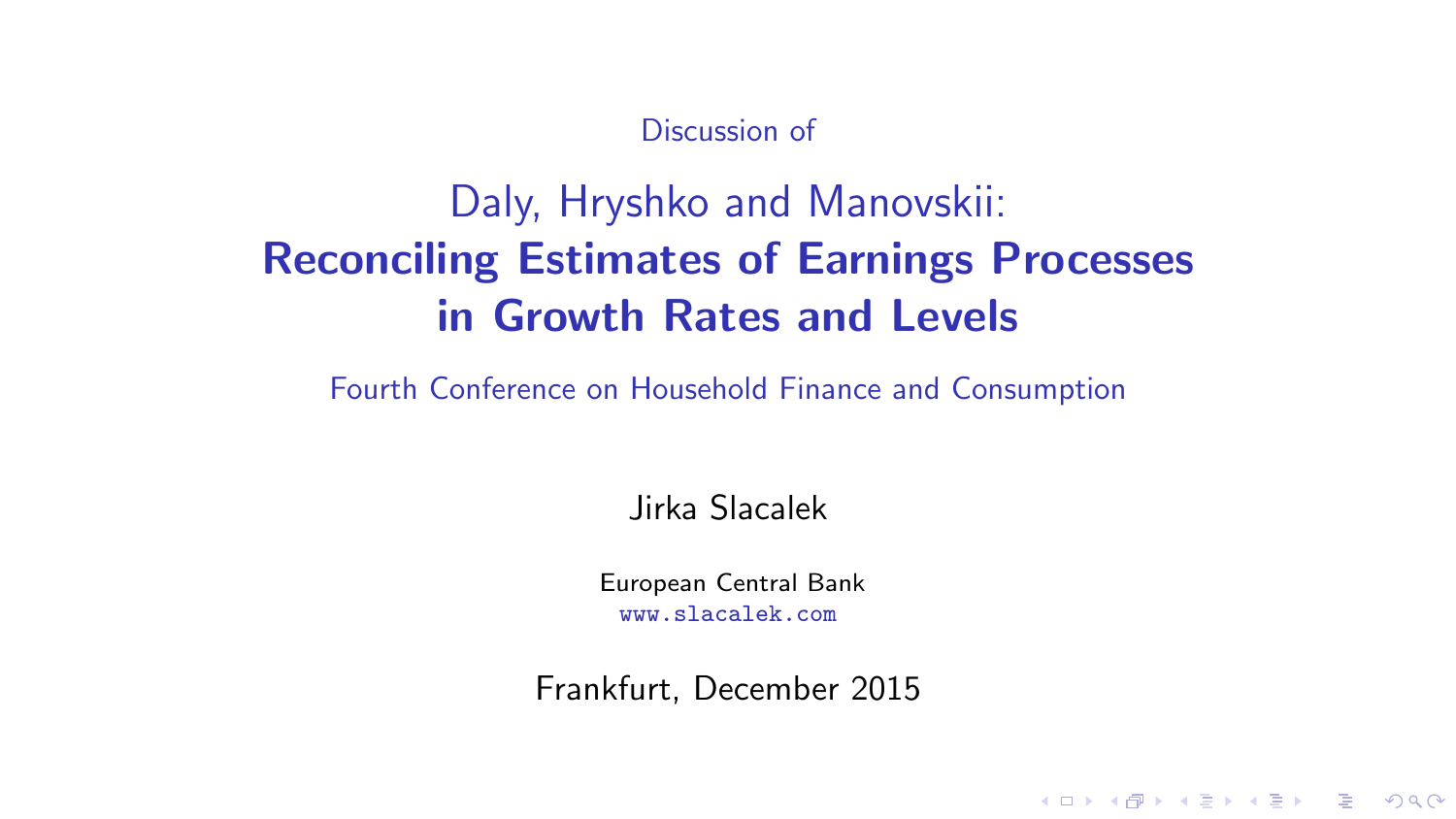The views expressed are mine and do not necessarily reflect those of the ECB.

K ロ ▶ K @ ▶ K 할 ▶ K 할 ▶ | 할 | ⊙Q @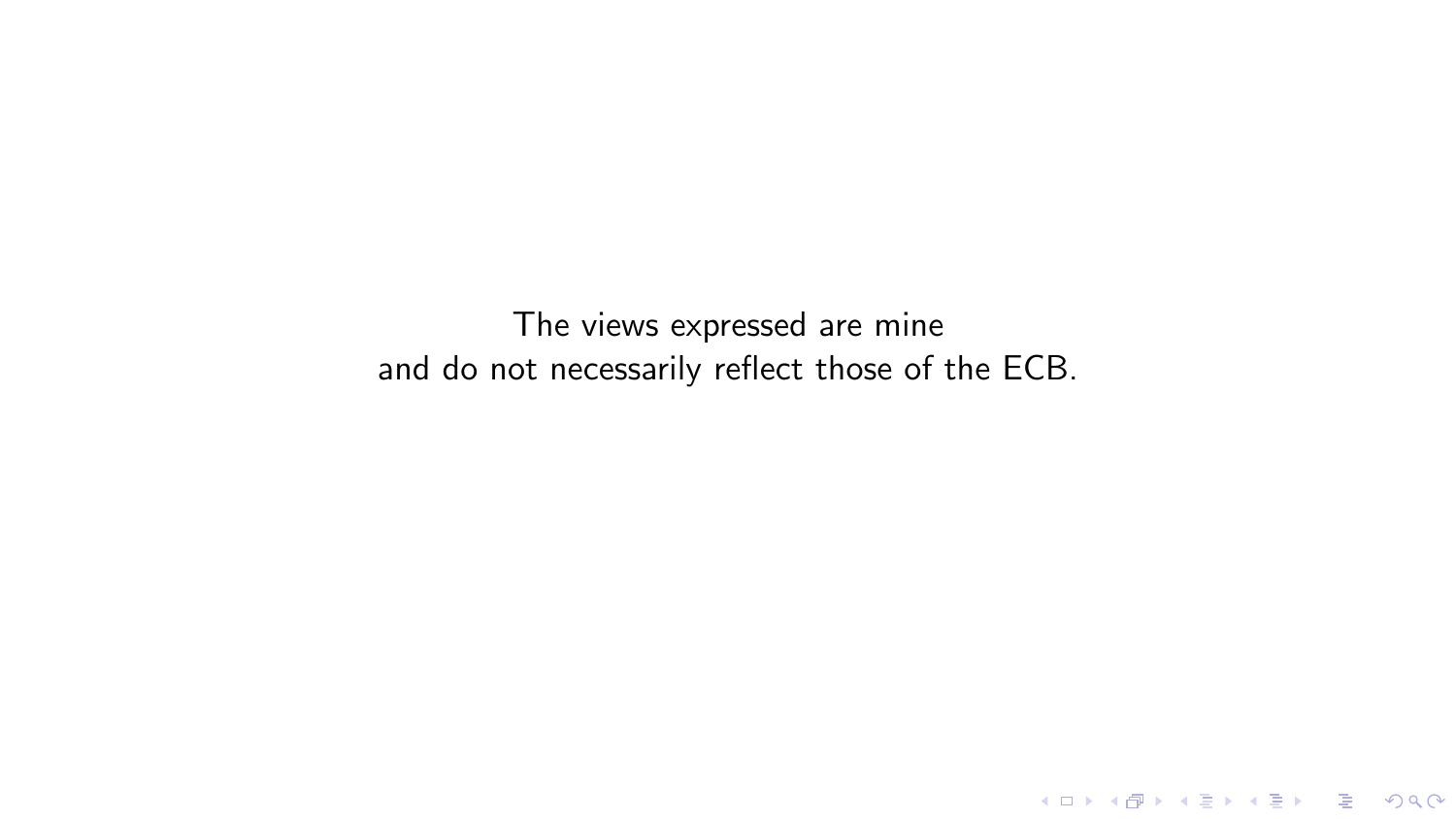### Key Contribution

Standard permanent/persistent (p)–transitory ( $\tau$ ) income process:

$$
y_{it} = \alpha_i + p_{it} + \tau_{it}
$$
  
\n
$$
p_{it} = \phi_p p_{it-1} + \xi_{it}
$$
  
\n
$$
\tau_{it} = \theta(L)\epsilon_{it}
$$

- **F** Reconcile / understand discrepancies between estimates of var( $\xi$ ) and var( $\epsilon$ ) in levels and differences (growth rates)
- $\triangleright$  Discrepancies driven by large variation of income around missing observations
- $\triangleright$  Missing observations affect estimates consumption insurance a la BPP (2008)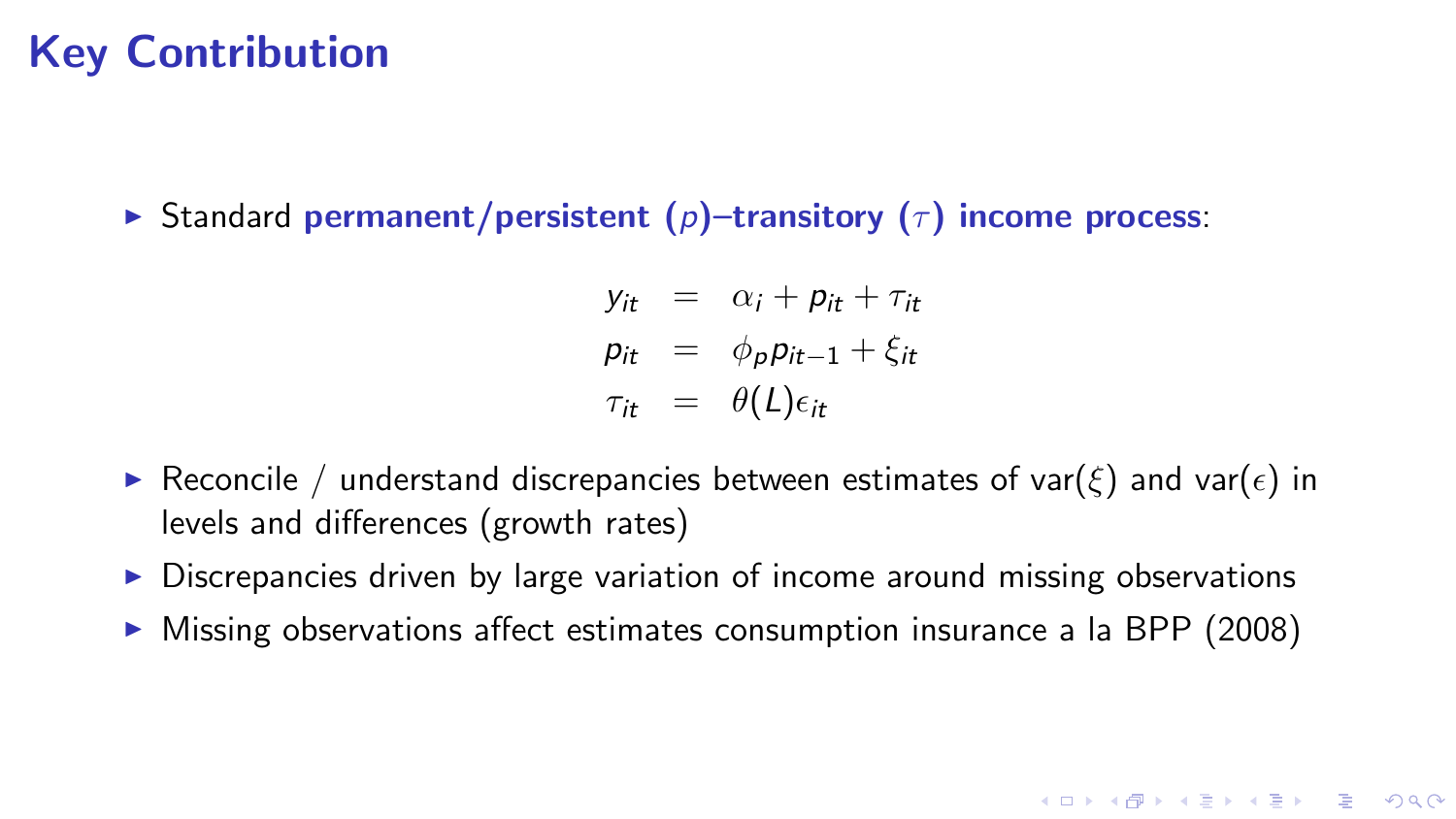#### Estimation of Variances

► Estimation based on autocovariance moments  $E[y_{it}y_{it+j}]$  or  $E[\Delta y_{it} \Delta y_{it+j}]$ 

K ロ ▶ K @ ▶ K 할 ▶ K 할 ▶ | 할 | © 9 Q @

- $\blacktriangleright$  Following Heathcote, Perri, Violante (2010)
- $\blacktriangleright$  Levels

► var 
$$
\xi = E[y_t y_{t+1}] - E[y_{t+1} y_{t-1}] - E[y_t y_{t-2}] + E[y_{t-1} y_{t-2}]
$$
  
\n► var  $\epsilon_t = E[y_t y_t] - E[y_t y_{t+1}] - E[y_{t-1} y_t] + E[y_{t-1} y_{t+1}]$ 

 $\blacktriangleright$  Differences

► var 
$$
\xi = E[\Delta y_t \Delta y_{t-1}] + E[\Delta y_t \Delta y_t] + E[\Delta y_t \Delta y_{t+1}]
$$
  
▶ var  $\epsilon_t = -E[\Delta y_t \Delta y_{t+1}]$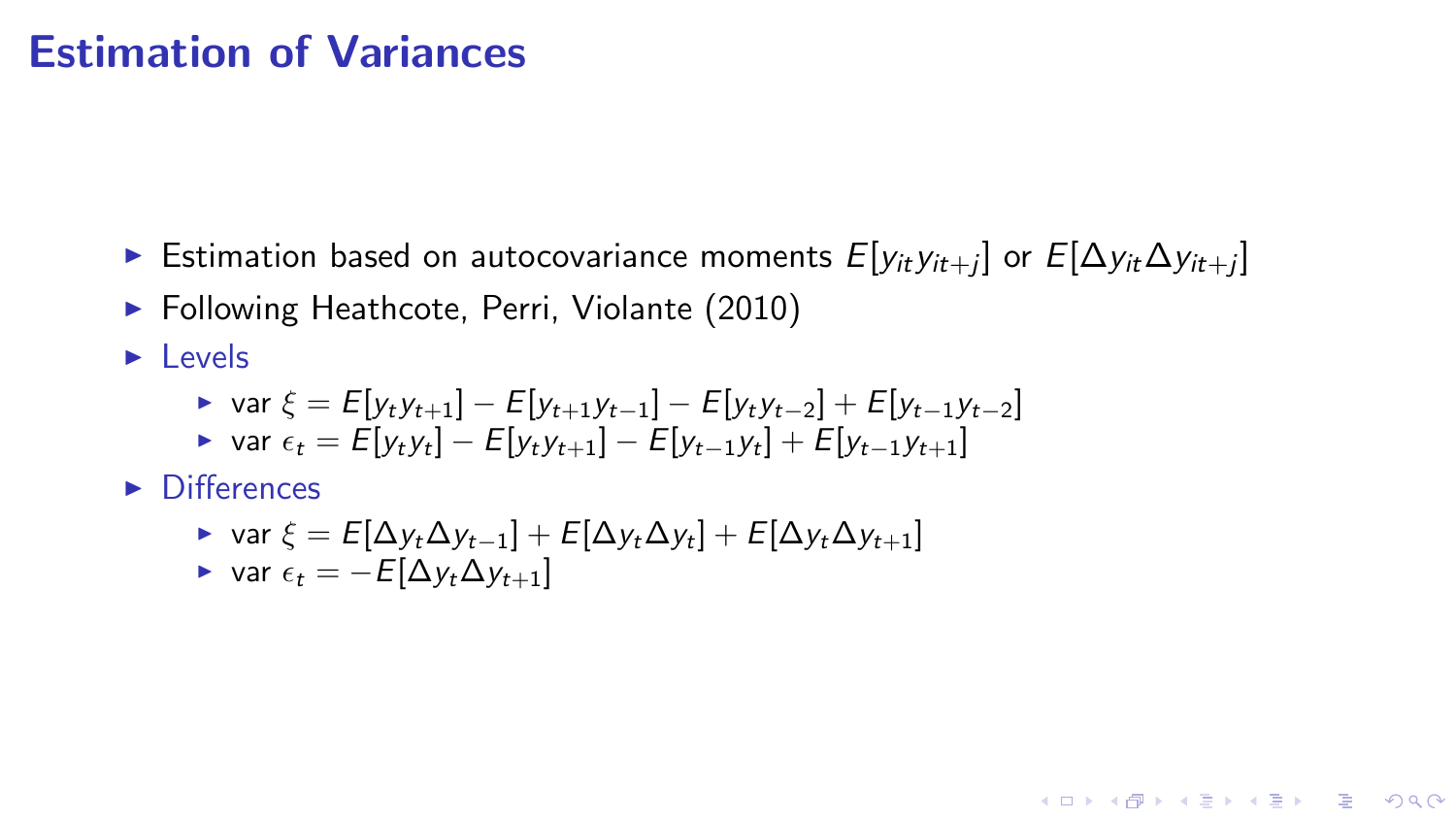# Findings

- $\blacktriangleright$  Moments: Cross-sectional averages
- $\triangleright$  Moments for differences can be based on fewer observations than for levels
- $\blacktriangleright$  E.g. when missing observations
- Results in bias if **NOT** missing at random, eg if large variance around missing obs's
- $\triangleright$  Empirically, discrepancy b/w estimates in diffs and levels is driven by earnings at the beginning / end of sample and around missing values

K ロ ▶ K @ ▶ K 할 ▶ K 할 ▶ | 할 | © 9 Q @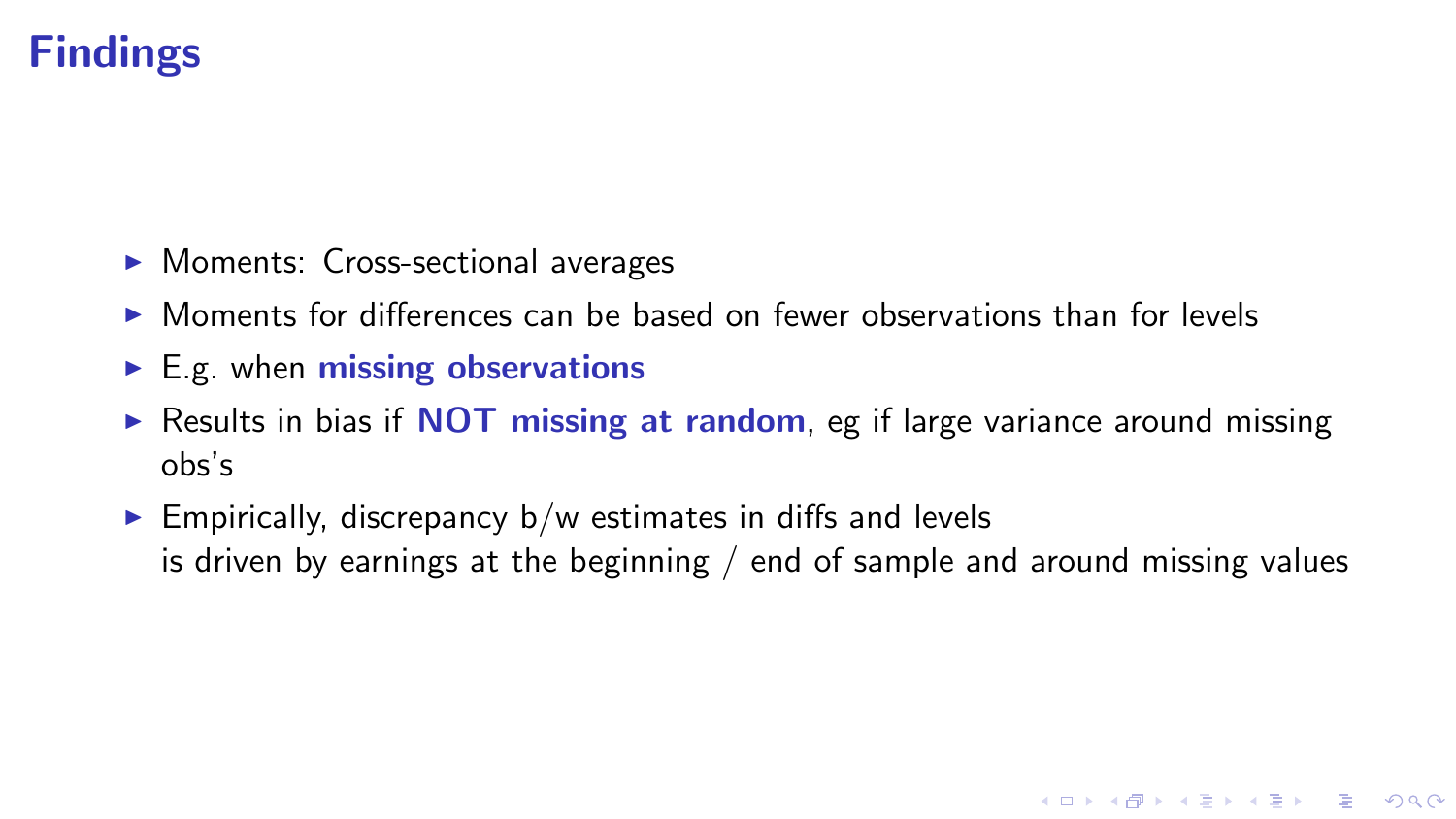### Results

- $\triangleright$  Missing data associated with high variance of rare (large) shocks
- $\triangleright$  Unmodeled rare shocks around missing obs's bias level estimates of transitory var upward
- $\triangleright$  Level moments blow up vars of transitory shocks because they confuse them with rare shocks
- $\triangleright$  Estimates of perm var in differences are biased upward

#### Lessons

- $\blacktriangleright$  Level estimates of perm shock variance are unbiased
- $\triangleright$  Difference estimates of trans shock variance are unbiased
- $\triangleright$  Size of biases depends on how mean/variance of rare shocks differs from 'normal' shocks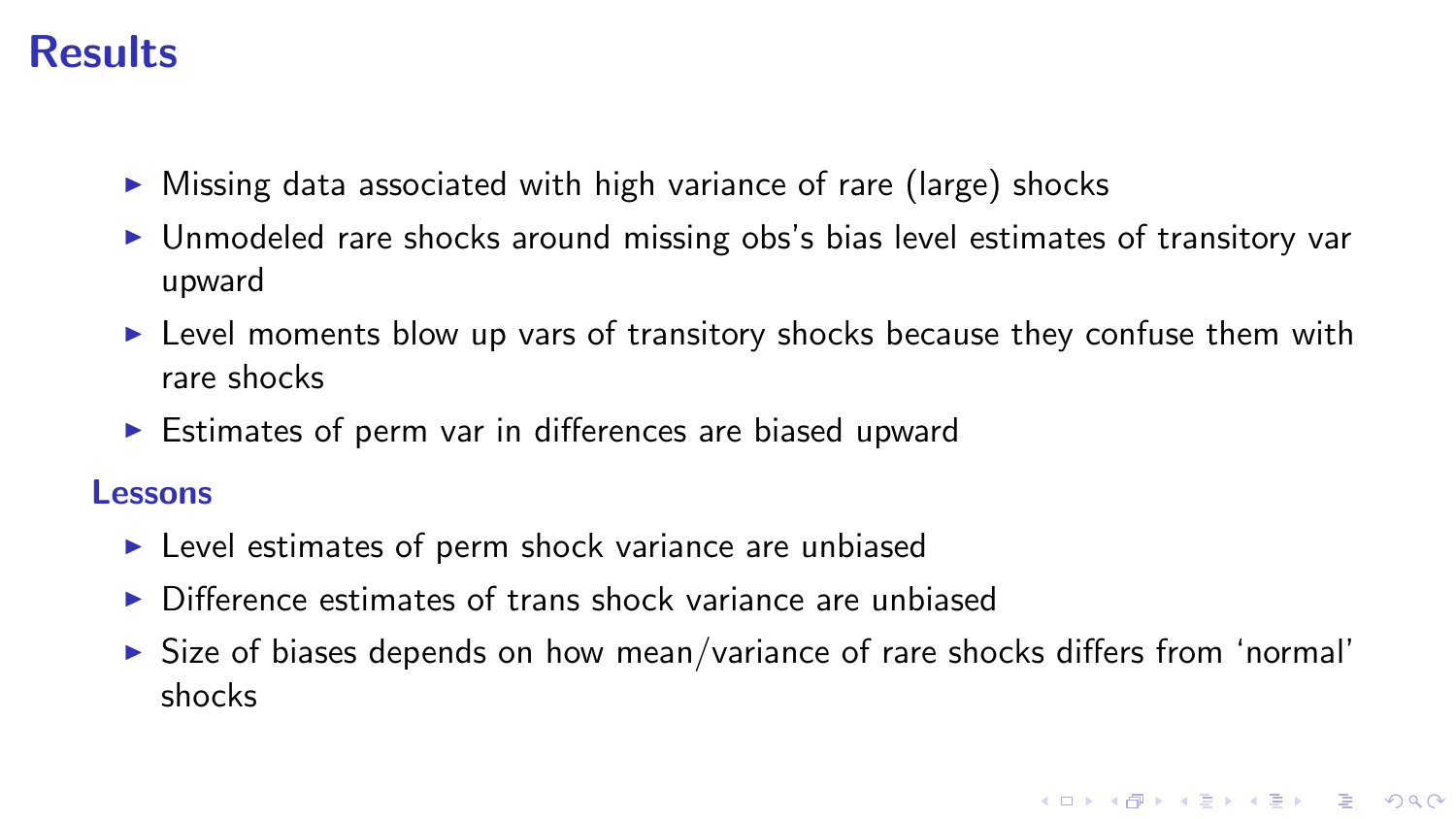#### <span id="page-6-0"></span>Data

Large administrative datasets from Denmark and Germany

#### An Aside: Survey vs Administrative Data

- $\blacktriangleright$  Administrative data
	- $\blacktriangleright$  Typically more precise, large samples
	- $\triangleright$  Can be particularly useful given this application with missing observations
- $\triangleright$  BUT survey data may cover whole year
	- $\triangleright$  Asking about monthly income & number of months
	- Incomplete years at beginnig/end of sample in administr data could be adjusted/annualized?
	- $\triangleright$  May be better for some households, eg self-employed, grey economy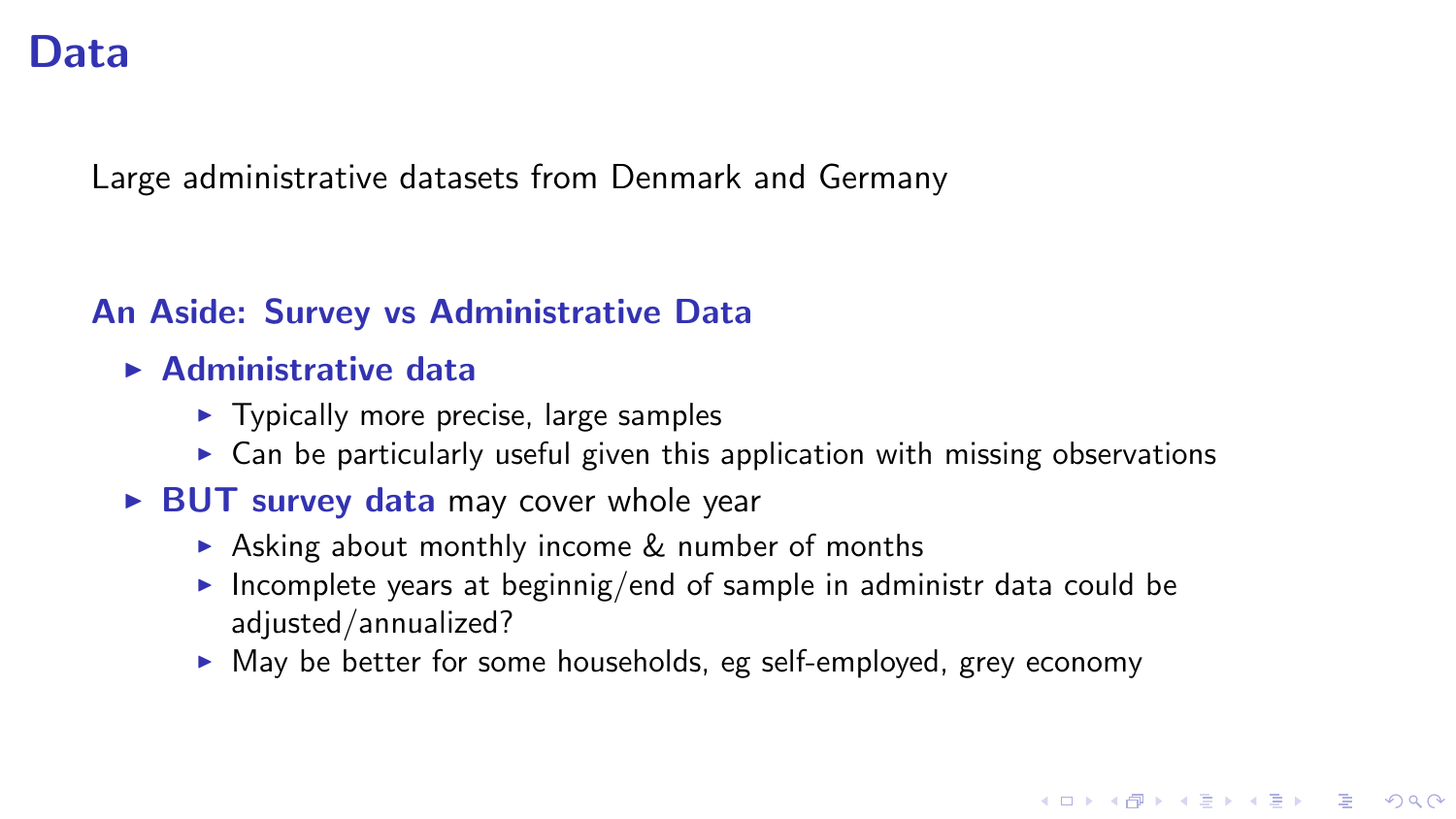# <span id="page-7-0"></span>Estimates of Variances in Unbalanced Samples

|                             |             |                   | 9 consec.         |          | 20 not nec. consec. |          |          |             |  |  |  |  |
|-----------------------------|-------------|-------------------|-------------------|----------|---------------------|----------|----------|-------------|--|--|--|--|
|                             | German data |                   | Danish data       |          | German data         |          |          | Danish data |  |  |  |  |
|                             | Levs.       | Diffs.            | Levs.             | Diffs.   | Levs.               | Diffs.   | Levs.    | Diffs.      |  |  |  |  |
|                             | (1)         | $\left( 2\right)$ | $\left( 3\right)$ | (4)      | (5)                 | (6)      | (7)      | (8)         |  |  |  |  |
| $\hat{\phi}_p$              | 0.980       | 0.992             | 0.964             | 0.990    | 0.995               | 0.997    | 0.967    | 0.989       |  |  |  |  |
|                             | (0.001)     | (0.0008)          | (0.0008)          | (0.0004) | (0.001)             | (0.001)  | (0.0007) | (0.0006)    |  |  |  |  |
| $\hat{\sigma}_{\xi}^2$      | 0.007       | 0.019             | 0.007             | 0.012    | 0.0046              | 0.008    | 0.0066   | 0.0103      |  |  |  |  |
|                             | (0.0002)    | (0.0003)          | (0.0001)          | (0.0001) | (0.0001)            | (0.0002) | (0.0001) | (0.0001)    |  |  |  |  |
| $\hat{\phi}_{\tau}$         | 0.173       | 0.173             | 0.289             | 0.285    | 0.158               | 0.316    | 0.184    | 0.355       |  |  |  |  |
|                             | (0.006)     | (0.014)           | (0.003)           | (0.004)  | (0.009)             | (0.012)  | (0.004)  | (0.004)     |  |  |  |  |
| $\hat{\sigma}^2_{\epsilon}$ | 0.025       | 0.009             | 0.022             | 0.014    | 0.016               | 0.011    | 0.023    | 0.016       |  |  |  |  |
|                             | (0.0004)    | (0.0003)          | (0.0002)          | (0.0001) | (0.0003)            | (0.0003) | (0.0002) | (0.0001)    |  |  |  |  |

 $N \cup N$  is:  $\mathcal{N} \cup \mathcal{N}$  is:  $\mathcal{N} \cup \mathcal{N}$  an[d](#page-8-0)  $\mathcal{N} \cup \mathcal{N}$  and  $\mathcal{N} \cup \mathcal{N}$ 

- ▶ var( $\xi$ ): 0.0046-0.019, var( $\epsilon$ ): 0.009-0.025
- $\blacktriangleright$  var $(\xi)$  almost twice as high for diffs
- $\blacktriangleright$  Level of earnings lower after missing spells, volatility higher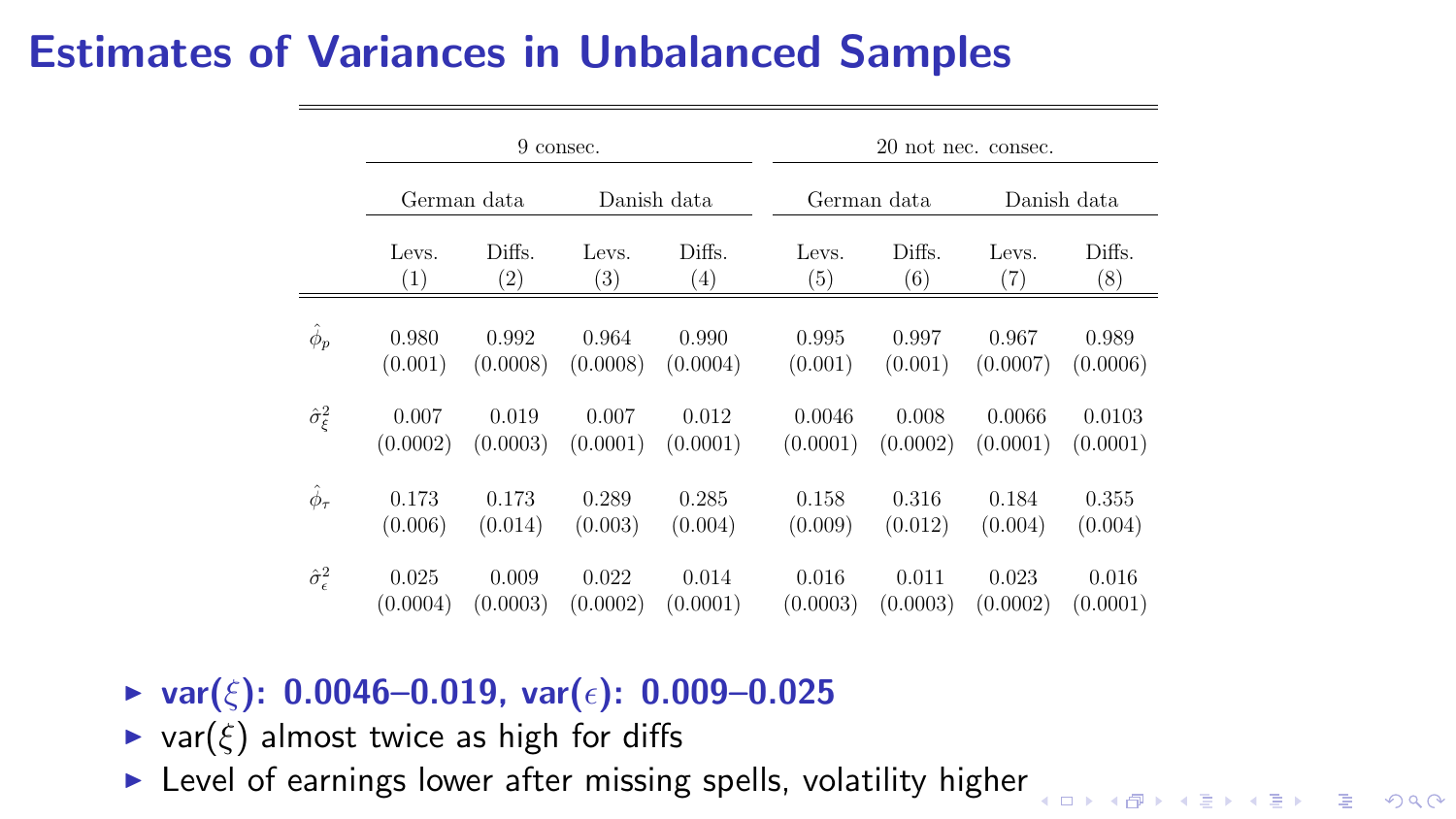#### <span id="page-8-0"></span>Estimates of Variances in Balanced Samples

- $\triangleright$  Discrepancy nearly absent in balanced samples
- $\blacktriangleright$  50% reduction in permanent shocks when diffs, 50% reduction in transitory shocks when levels

K ロ ▶ K @ ▶ K 할 X X 할 X | 할 X 1 9 Q Q ^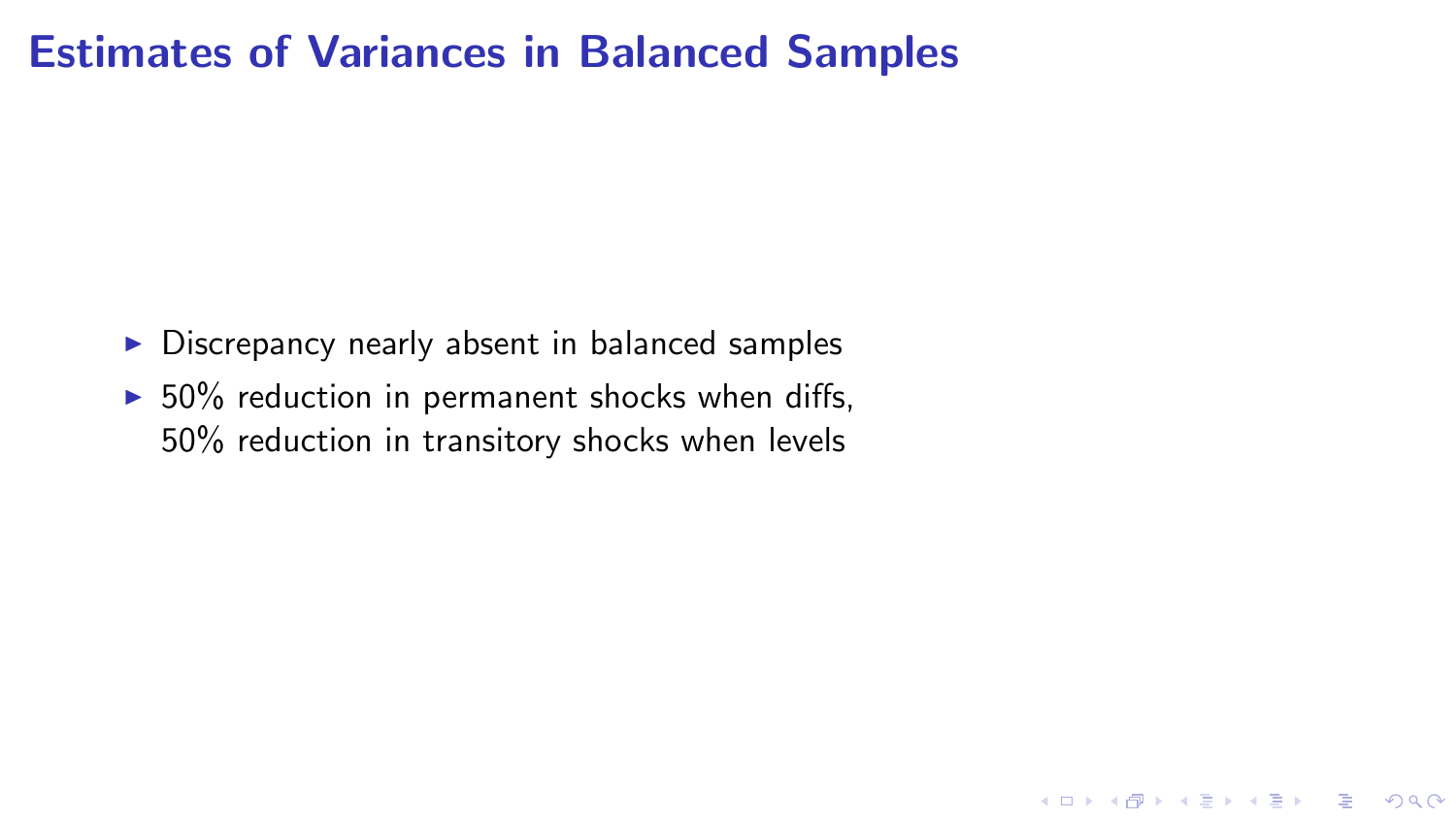## Estimates of Consumption Insurance a la Blundell et al. (2008)

- $\triangleright$  Use PSID to replicate BPP estimates of insurance
- $\triangleright$  Dropping income outliers lowers substantially estimates of insurance against perm shocks:  $74\% \rightarrow 40\%$

K ロ ▶ K @ ▶ K 할 X X 할 X | 할 X 1 9 Q Q ^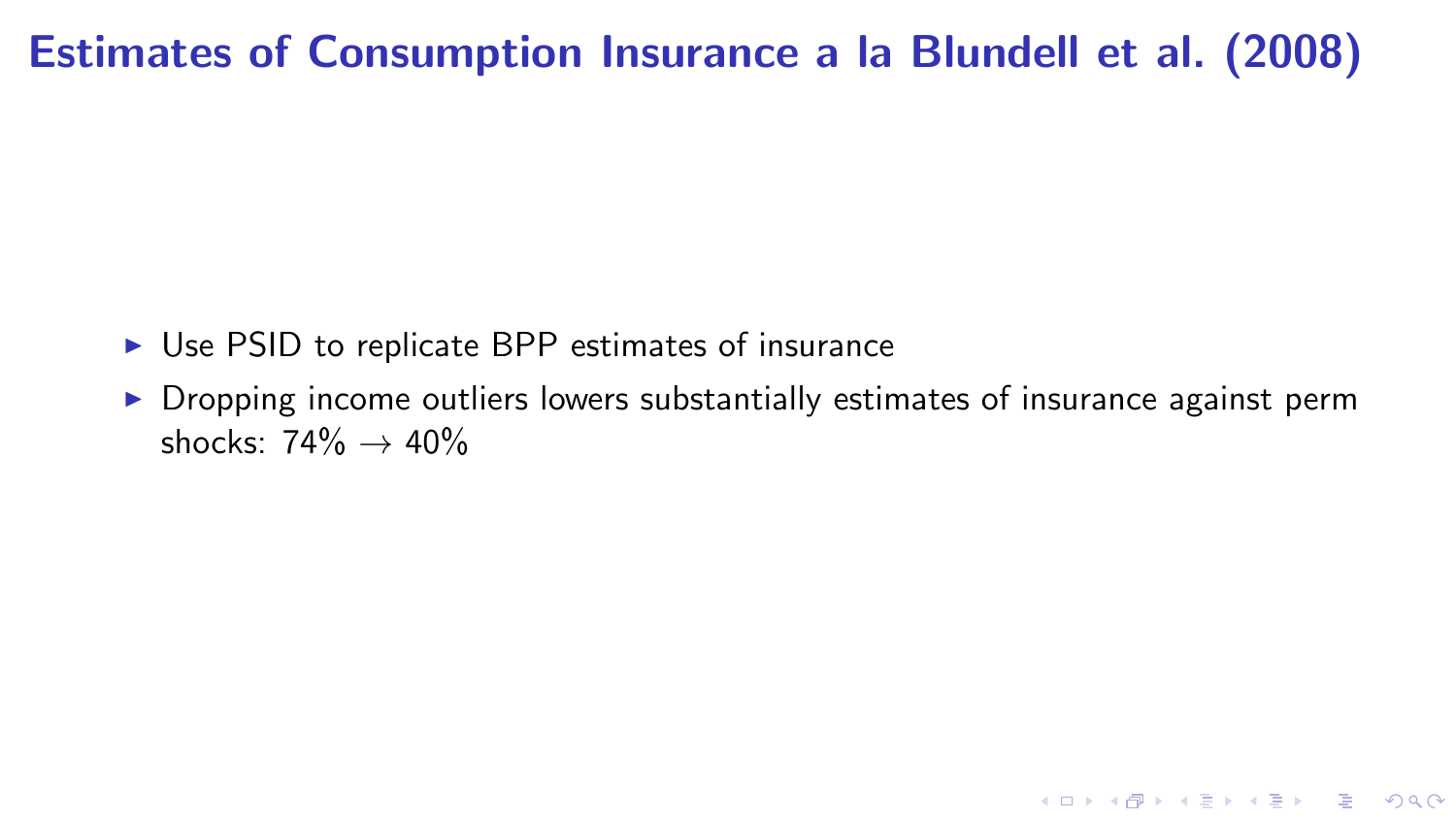#### <span id="page-10-0"></span>Friedman Permanent–Transitory Income Process

$$
y_t = \alpha + p_t + \tau_t
$$
  

$$
p_t = p_{t-1} + \xi_{it}
$$

K ロ ▶ K @ ▶ K 할 X X 할 X | 할 X 1 9 Q Q ^

- $\triangleright$  Clean, sharp separation b/w permanent and transitory income shocks
- $\triangleright$  Convenient computationally (normalization)
- $\triangleright$  BUT results in (some?) misspecification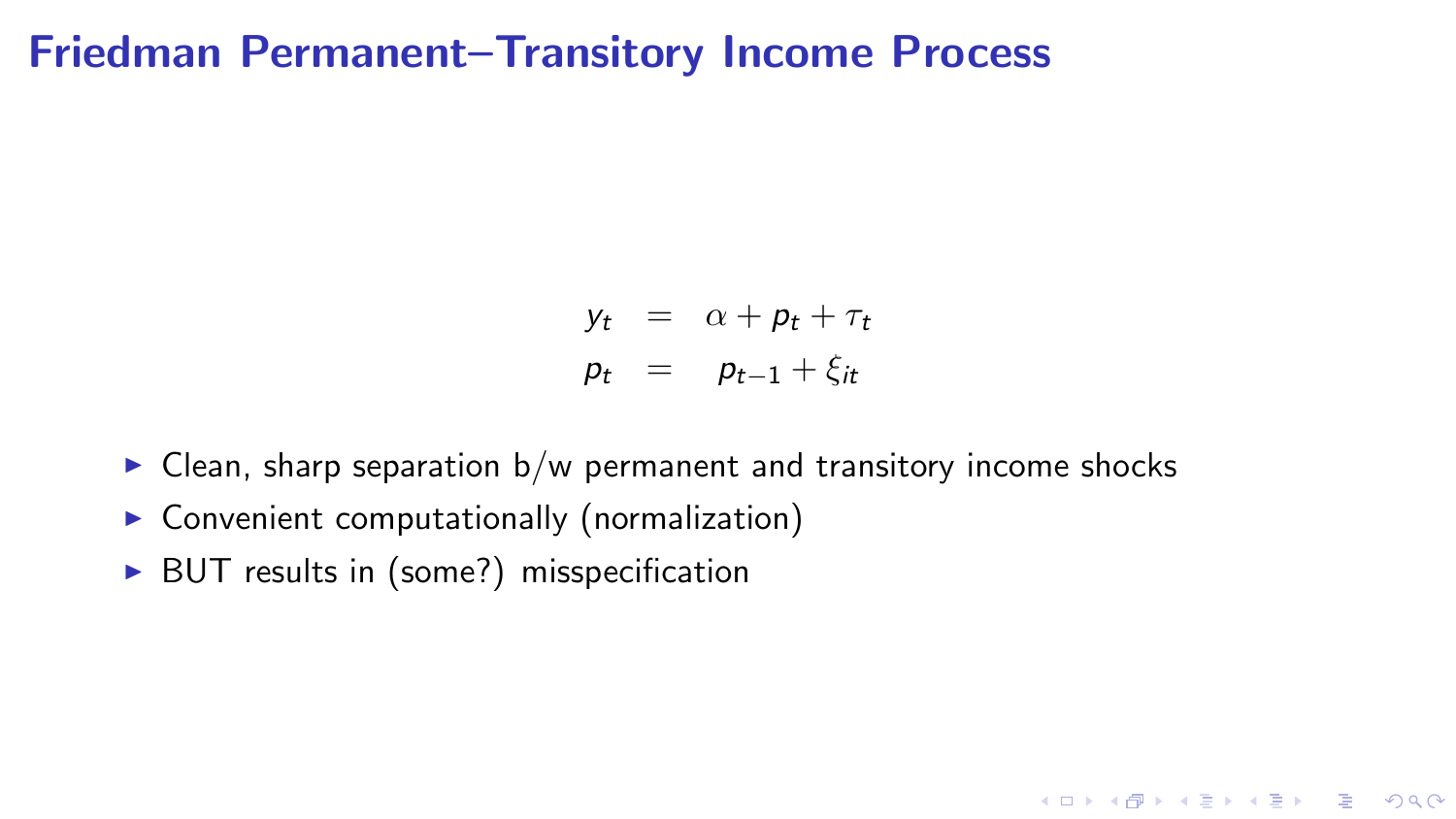#### Variation in Estimates of Variances—Literature Review

| Authors                                               | Permanent<br>$\sigma_{\xi}^2$ | Transitory<br>$\sigma^2_{\epsilon}$ |        |   |     |
|-------------------------------------------------------|-------------------------------|-------------------------------------|--------|---|-----|
| Individual data                                       |                               |                                     |        |   |     |
| MaCurdy (1982)                                        | 0.013                         | 0.031                               |        |   |     |
| Topel (1991)                                          | 0.013                         | 0.017                               |        |   |     |
| Topel and Ward (1992)                                 | 0.017                         | 0.013                               |        |   |     |
| Meghir and Pistaferri (2004)                          | 0.031                         | 0.032                               |        |   |     |
| Nielsen and Vissing-Jorgensen (2006)                  | 0.005                         | 0.015                               |        |   |     |
| Krebs, Krishna, and Maloney (2007)                    | $\sim 0.01$                   | $\sim 0.1$                          |        |   |     |
| Jensen and Shore (2008)                               | 0.054                         | 0.171                               |        |   |     |
| Guvenen (2009)                                        | 0.015                         | 0.061                               |        |   |     |
| Heathcote, Perri, and Violante (2010)                 | $0.01 - 0.03$                 | $0.05 - 0.1$                        |        |   |     |
| Hryshko (2012)                                        | 0.038                         | 0.118                               |        |   |     |
| Low, Meghir, and Pistaferri (2010)                    | 0.011                         |                                     |        |   |     |
| Sabelhaus and Song (2010)                             | 0.03                          | 0.08                                |        |   |     |
| Guvenen, Ozkan, and Song (2012)                       | $\sim 0.05$                   | $\sim 0.125$                        |        |   |     |
| Karahan and Ozkan (2012)                              | $\sim 0.013$                  | $\sim 0.09$                         |        |   |     |
| Blundell, Graber, and Mogstad (2013)                  | $\sim 0.015$                  | $\sim 0.025$                        |        |   |     |
| Household data                                        |                               |                                     |        |   |     |
| Carroll (1992)                                        | 0.016                         | 0.027                               |        |   |     |
| Carroll and Samwick (1997)                            | 0.022                         | 0.044                               |        |   |     |
| Storesletten, Telmer, and Yaron (2004a)               | 0.017                         | 0.063                               |        |   |     |
| Storesletten, Telmer, and Yaron (2004b)               | $0.008 - 0.026$               | 0.316                               |        |   |     |
| Blundell, Pistaferri, and Preston (2008)              | $0.010 - 0.030$               | $0.029 - 0.055$                     |        |   |     |
| Review of Economic Dynamics (2010)                    | $0.02 - 0.05$                 | $0.02 - 0.1$                        |        |   |     |
| Blundell, Low, and Preston (2013)                     | $\sim 0.005$                  |                                     |        |   |     |
| DeBacker, Heim, Panousi, Ramnath, and Vidangos (2013) | $0.007 - 0.010$               | $0.15 - 0.20$                       |        |   |     |
| Implied by Daly, Hryshko, Manovskii                   | $\sim 0.01$                   | $\sim 0.02$                         | ミメ メミメ | э | 200 |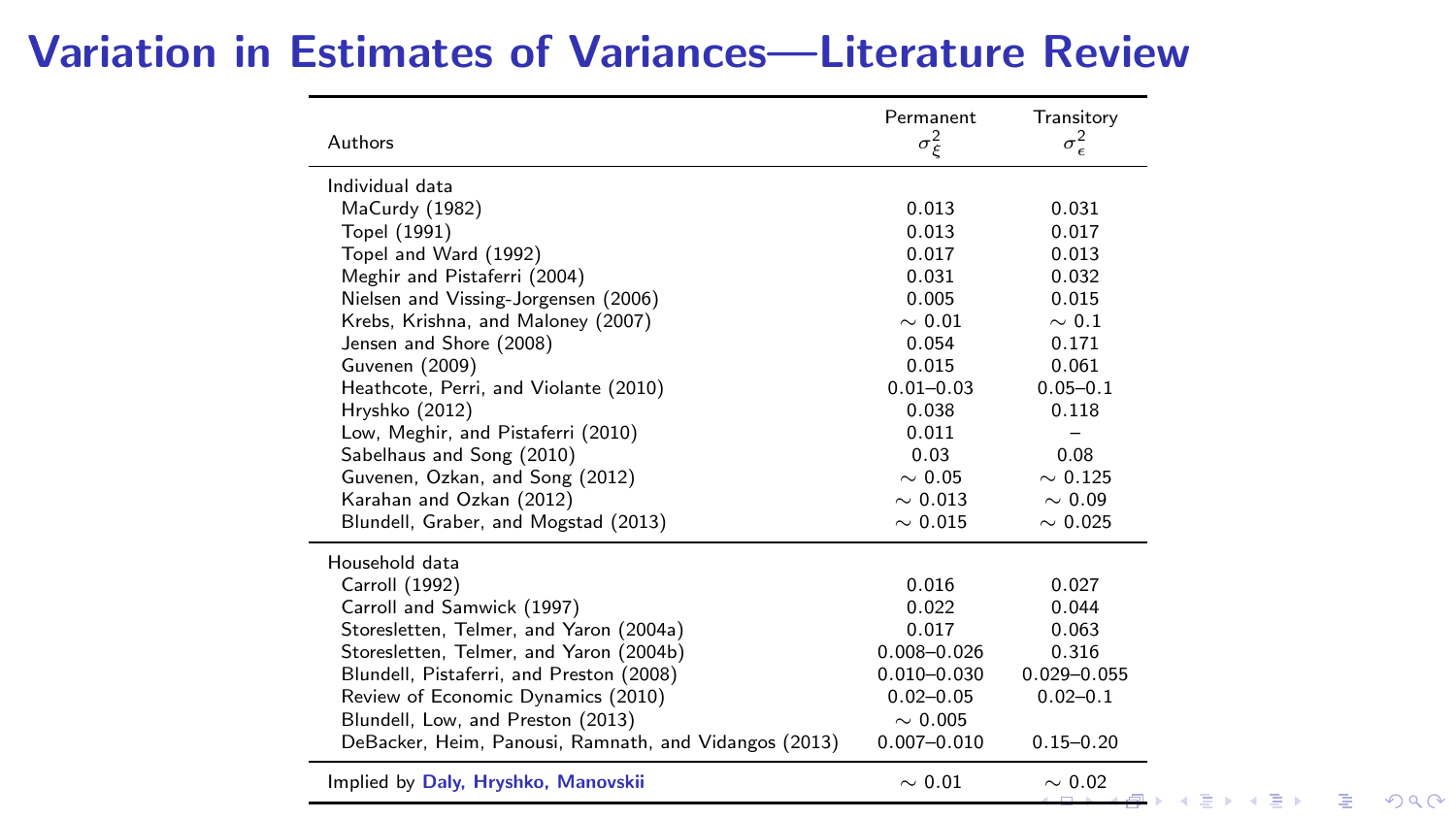### <span id="page-12-0"></span>To What Extent Does Misspecification Matter? I Carroll, Slacalek, Tokuoka (2014)

| Scenario                            | <b>Baseline</b>                                        | Low $\sigma_{ab}^2$                                         | High $\sigma_{\theta}^2$                                                                                   | Very High $\sigma^2_{\theta}$ |
|-------------------------------------|--------------------------------------------------------|-------------------------------------------------------------|------------------------------------------------------------------------------------------------------------|-------------------------------|
|                                     | $\sigma_{\psi}^2 = 0.01$<br>$\sigma_{\theta}^2 = 0.01$ | $\sigma_{\psi}^{2} = 0.005$<br>$\sigma_{\theta}^{2} = 0.01$ | $\sigma_{\psi}^2 = 0.01$ $\sigma_{\psi}^2 = 0.01$<br>$\sigma_{\theta}^2 = 0.05$ $\sigma_{\theta}^2 = 0.10$ |                               |
|                                     |                                                        |                                                             |                                                                                                            |                               |
| Overall                             |                                                        |                                                             |                                                                                                            |                               |
| Average                             | 0.12                                                   | 0.12                                                        | 0.14                                                                                                       | 0.17                          |
| By wealth to permanent income ratio |                                                        |                                                             |                                                                                                            |                               |
| Top $1\%$                           | 0.06                                                   | 0.06                                                        | 0.06                                                                                                       | 0.06                          |
| Top $10\%$                          | 0.06                                                   | 0.06                                                        | 0.06                                                                                                       | 0.06                          |
| Top $20\%$                          | 0.06                                                   | 0.06                                                        | 0.06                                                                                                       | 0.06                          |
| Top $40\%$                          | 0.06                                                   | 0.06                                                        | 0.06                                                                                                       | 0.07                          |
| Top $50\%$                          | 0.07                                                   | 0.07                                                        | 0.05                                                                                                       | 0.07                          |
| Top $60\%$                          | 0.07                                                   | 0.06                                                        | 0.07                                                                                                       | 0.08                          |
| Bottom 50%                          | 0.17                                                   | 0.17                                                        | 0.22                                                                                                       | 0.26                          |

**KORK STRATER STRAKES** 

Table 5 The MPC Under Alternative Variances of Income Shocks

- $T_{\text{MDC}}$  0.11 0.09  $\blacktriangleright$  Transitory shocks: increase MPC among wealth-poor  $0.22 \rightarrow 0.26$
- Top 40% 0.11 0.11 0.12 0.14  $\blacktriangleright$  Permanent shocks: affect shape of C function negligibly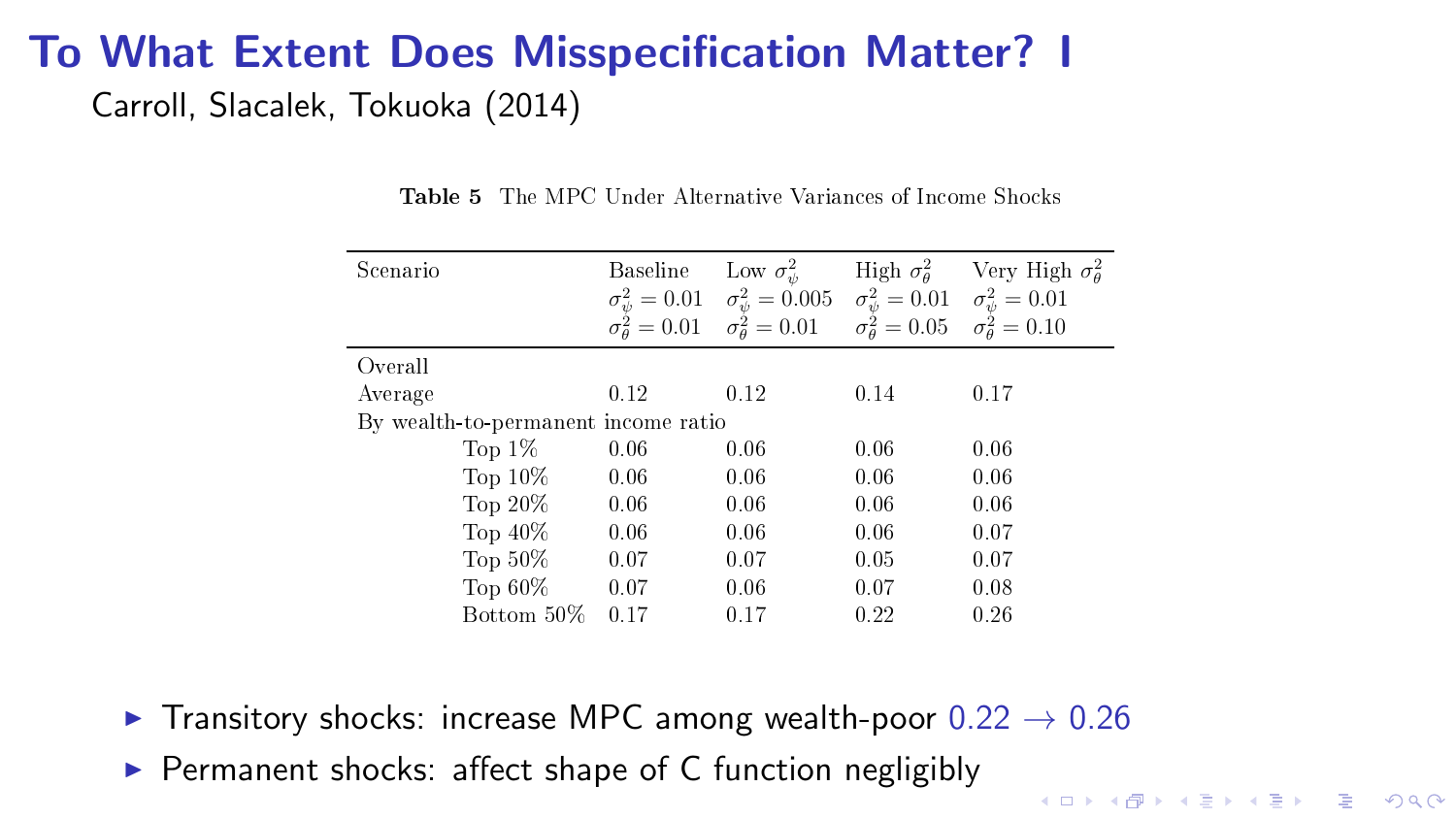# To What Extent Does Misspecification Matter? II

Druedahl and Jørgensen (2015): Misspecification of persistence  $\phi_{\bm p}$ 

- $\blacktriangleright$  Biases upward estimates of CRRA coef, up to 30%  $\frac{1}{2}$  examples of CNNA coef, up to 30%.
- $\blacktriangleright$  BUT affects little MPCs



Figure 4.1: MPC and MPCP Age Profiles  $(\rho = 2)$ .

*Notes:* Figure 4.1 shows average age profiles of 500.000 simulated households. For the case without misspecification the *levels* are reported; otherwise the *differences* between the *estimated* and the *true* model are shown. All households are initialized without any wealth.

**KORK STRATER STRAKES**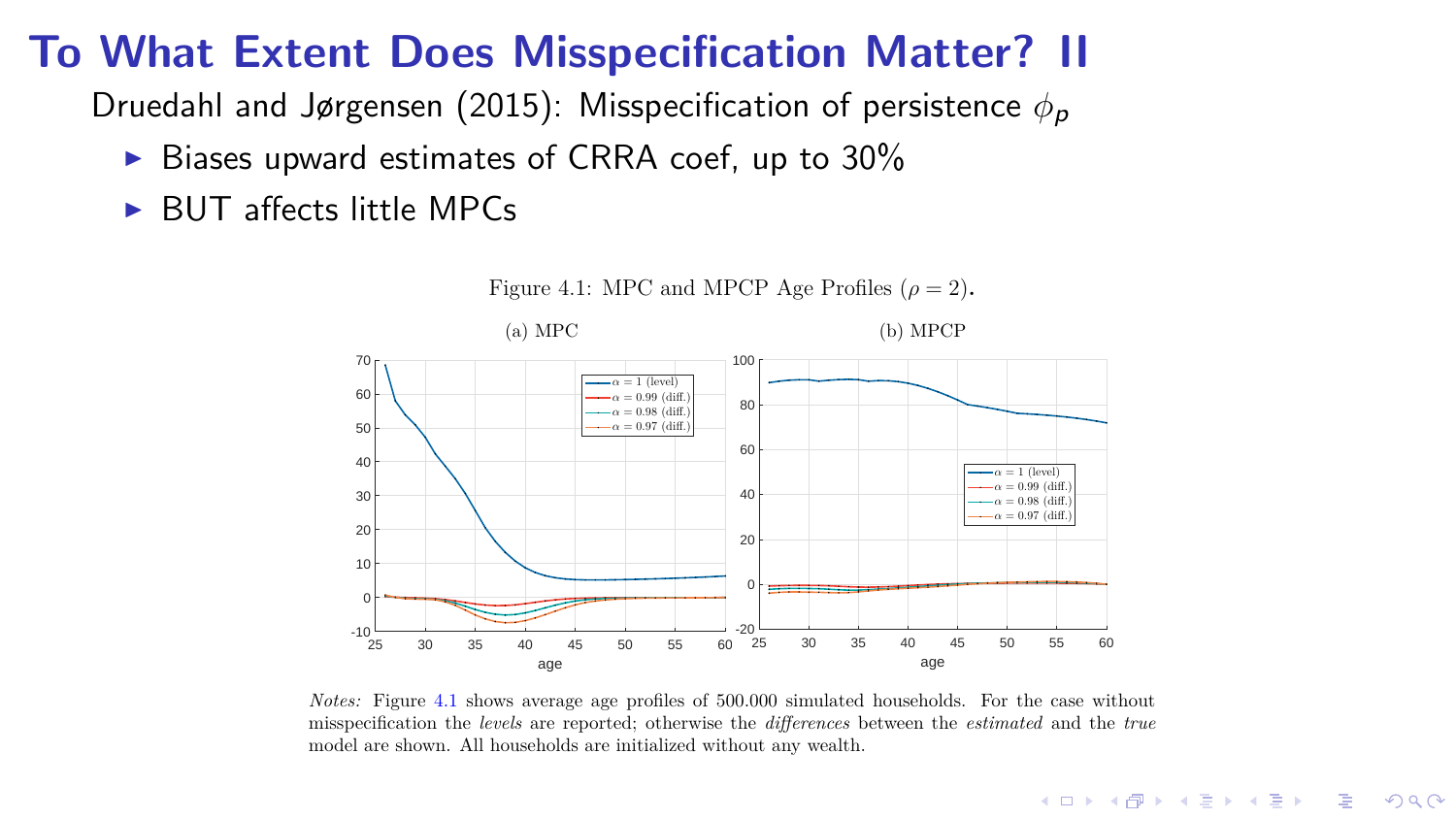#### **Conclusions**

- $\triangleright$  Careful paper investigating biases in estimates of income variances
- $\blacktriangleright$  Important work analyzing cross-country administrative data
- $\triangleright$  Need to understand more implications for modelling
- $\triangleright$  First-best may be to have age-specific shocks or rare shocks in income process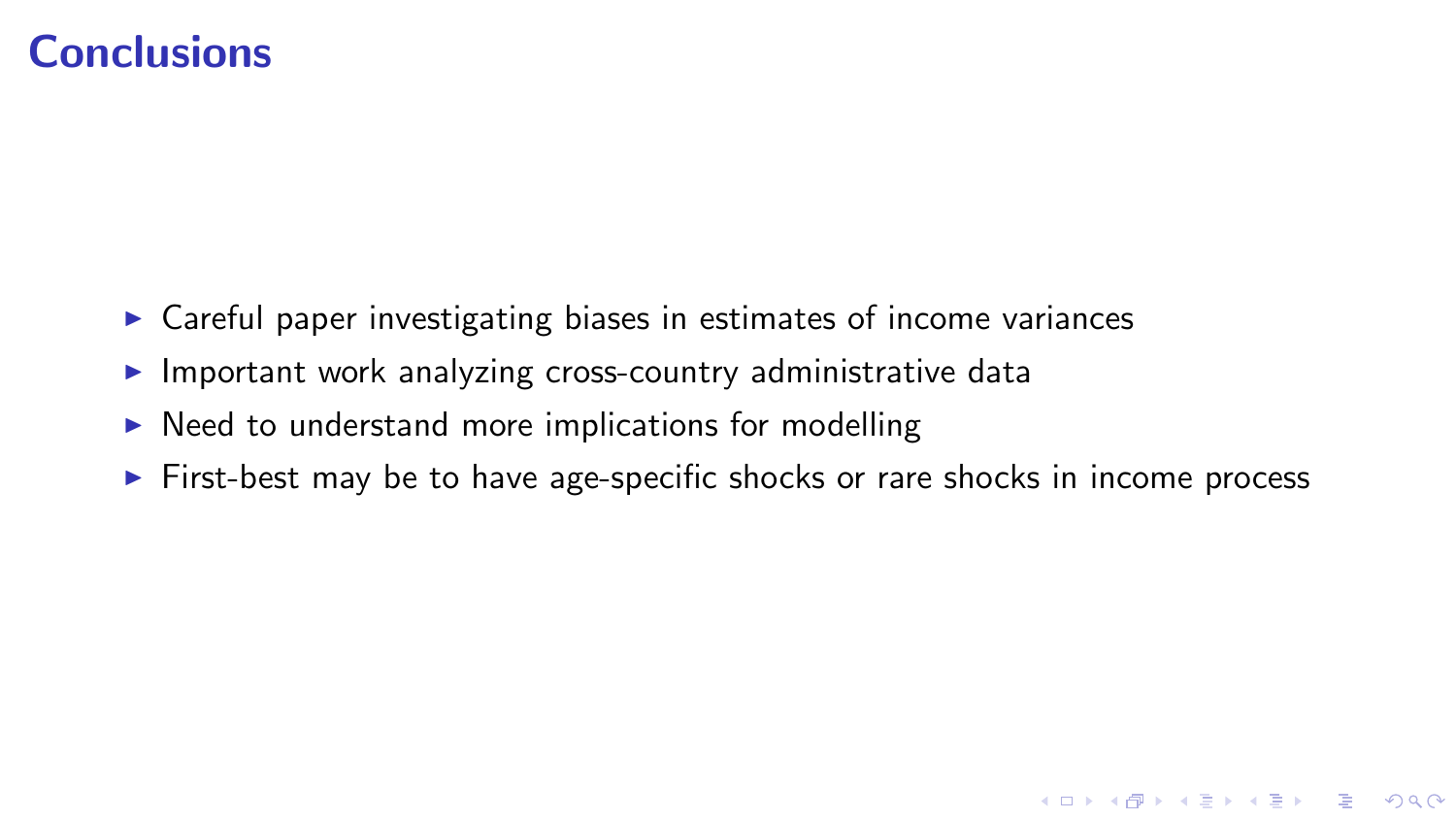#### References I

- BLUNDELL, RICHARD, MICHAEL GRABER, AND MAGNE MOGSTAD (2013): "Labor Income Dynamics and the Insurance from Taxes, Transfers, and the Family," mimeo, University College London.
- BLUNDELL, RICHARD, HAMISH LOW, AND IAN PRESTON (2013): "Decomposing changes in income risk using consumption data." Quantitative Economics, 4(1), 1–37.
- BLUNDELL, RICHARD, LUIGI PISTAFERRI, AND IAN PRESTON (2008): "Consumption Inequality and Partial Insurance." American Economic Review, 98(5), 1887–1921.
- CARROLL, CHRISTOPHER D. (1992): "The Buffer-Stock Theory of Saving: Some Macroeconomic Evidence," Brookings Papers on Economic Activity, 1992(2), 61–156, <http://econ.jhu.edu/people/ccarroll/BufferStockBPEA.pdf>.
- Carroll, Christopher D., and Andrew A. Samwick (1997): "The Nature of Precautionary Wealth," Journal of Monetary Economics, 40(1), 41–71.
- DeBacker, Jason, Bradley Heim, Vasia Panousi, Shanthi Ramnath, and Ivan Vidangos (2013): "Rising Inequality: Transitory or Persistent? New Evidence from a Panel of U.S. Tax Returns," Brookings Papers on Economic Activity, Spring, 67–122.

Guvenen, Fatih (2009): "An Empirical Investigation of Labor Income Processes," Review of Economic Dynamics, 12.

Guvenen, Fatih, Serdar Ozkan, and Jae Song (2012): "The Nature of Countercyclical Income Risk," working paper 18035, NBER.

- HEATHCOTE, JONATHAN, FABRIZIO PERRI, AND GIOVANNI L. VIOLANTE (2010): "Unequal we stand: An empirical analysis of economic inequality in the United States, 1967–2006," Review of Economic Dynamics, 13(1), 15–51.
- HRYSHKO, DMYTRO (2012): "Labor Income Profiles Are Not Heterogeneous: Evidence from Income Growth Rates." Quantitative Economics, 2(3), 177–209.
- Jensen, Shane T., and Stephen H. Shore (2008): "Changes in the Distribution of Income Volatility," Manuscript.
- Karahan, Fatih, and Serdar Ozkan (2012): "On the persistence of income shocks over the life cycle: Evidence, theory, and implications," Review of Economic Dynamics, pp. 1–25.
- KREBS, TOM, PRAVIN KRISHNA, AND WILLIAM MALONEY (2007): "Human Capital, Trade Liberalization, and Income Risk," Research Working papers.
- LOW, HAMISH, COSTAS MEGHIR, AND LUIGI PISTAFERRI (2010): "Wage Risk and Employment Over the Life Cycle," American Economic Review, 100(4), 1432–1467.**KORKARRA ERKER EL POLO**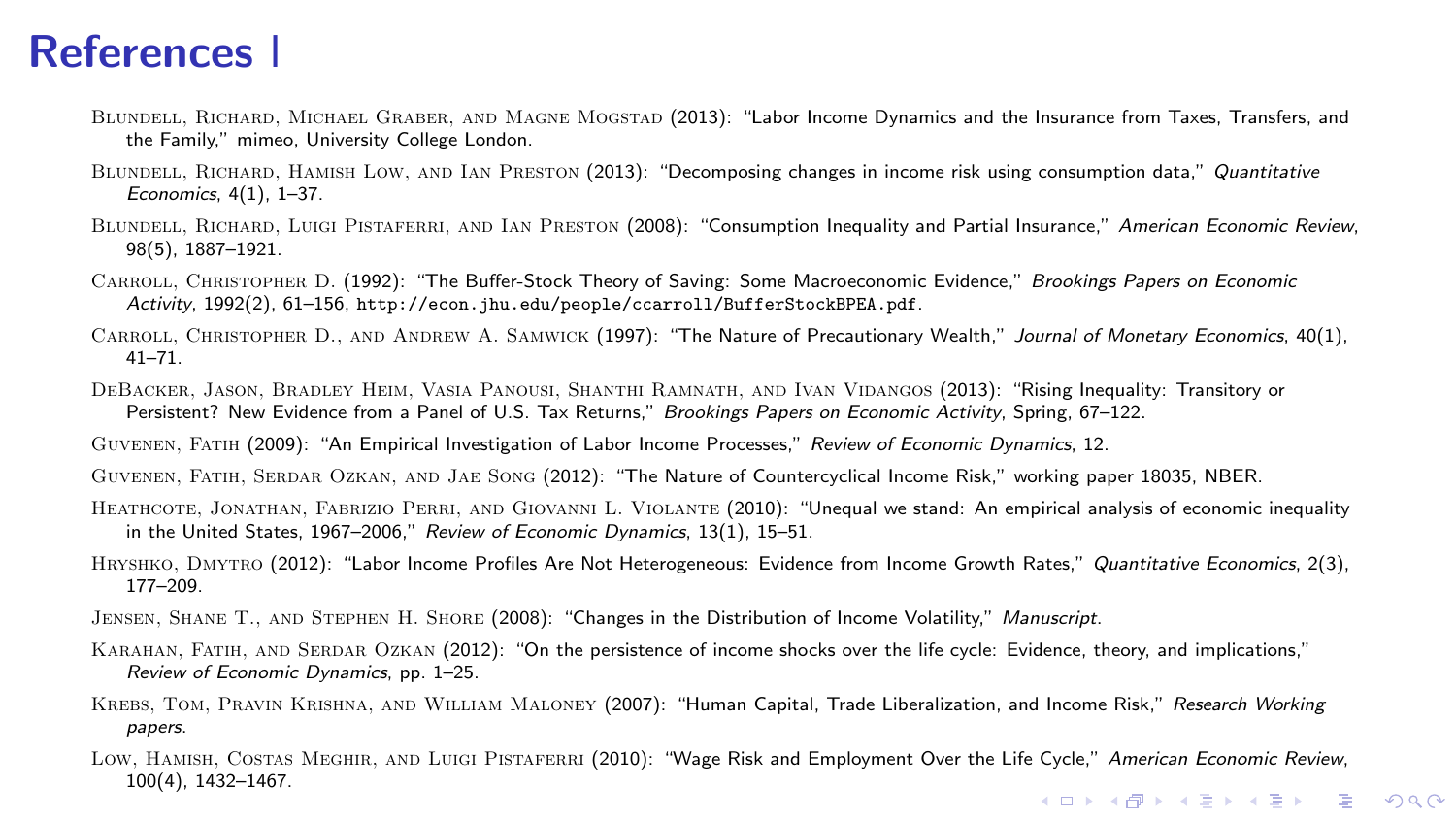#### References II

- MACURDY, THOMAS (1982): "The Use of Time Series Processes to Model the Error Structure of Earnings in a Longitudinal Data Analysis." Journal of Econometrics, 18(1), 83–114.
- MEGHIR, COSTAS, AND LUIGI PISTAFERRI (2004): "Income Variance Dynamics and Heterogeneity," Journal of Business and Economic Statistics. 72(1), 1–32.
- Nielsen, Helena Skyt, and Annette Vissing-Jorgensen (2006): "The Impact of Labor Income Risk on Educational Choices: Estimates and Implied Risk Aversion," Manuscript.
- Review of Economic Dynamics (2010): "Special Issue: Cross-Sectional Facts for Macroeconomists," 13(1), 1–264, edited by by Dirk Krueger, Fabrizio Perri, Luigi Pistaferri and Giovanni L. Violante.

Sabelhaus, John, and Jae Song (2010): "The Great Moderation in Micro Labor Earnings," Journal of Monetary Economics, 57(4), 391–403.

- STORESLETTEN, KJETIL, CHRIS I. TELMER, AND AMIR YARON (2004a): "Consumption and Risk Sharing Over the Life Cycle," Journal of Monetary Economics, 51(3), 609–633.
- (2004b): "Cyclical Dynamics in Idiosyncratic Labor-Market Risk," Journal of Political Economy, 112(3), 695–717.

Topel, Robert H. (1991): "Specific Capital, Mobility and Wages: Wages Rise with Job Seniority," Journal of Political Economy, 99, 145–176.

Topel, Robert H., and Michael P. Ward (1992): "Job Mobility and the Careers of Young Men," Quarterly Journal of Economics, 107(2), 439–479.

**KORKARRA ERKER EL POLO**